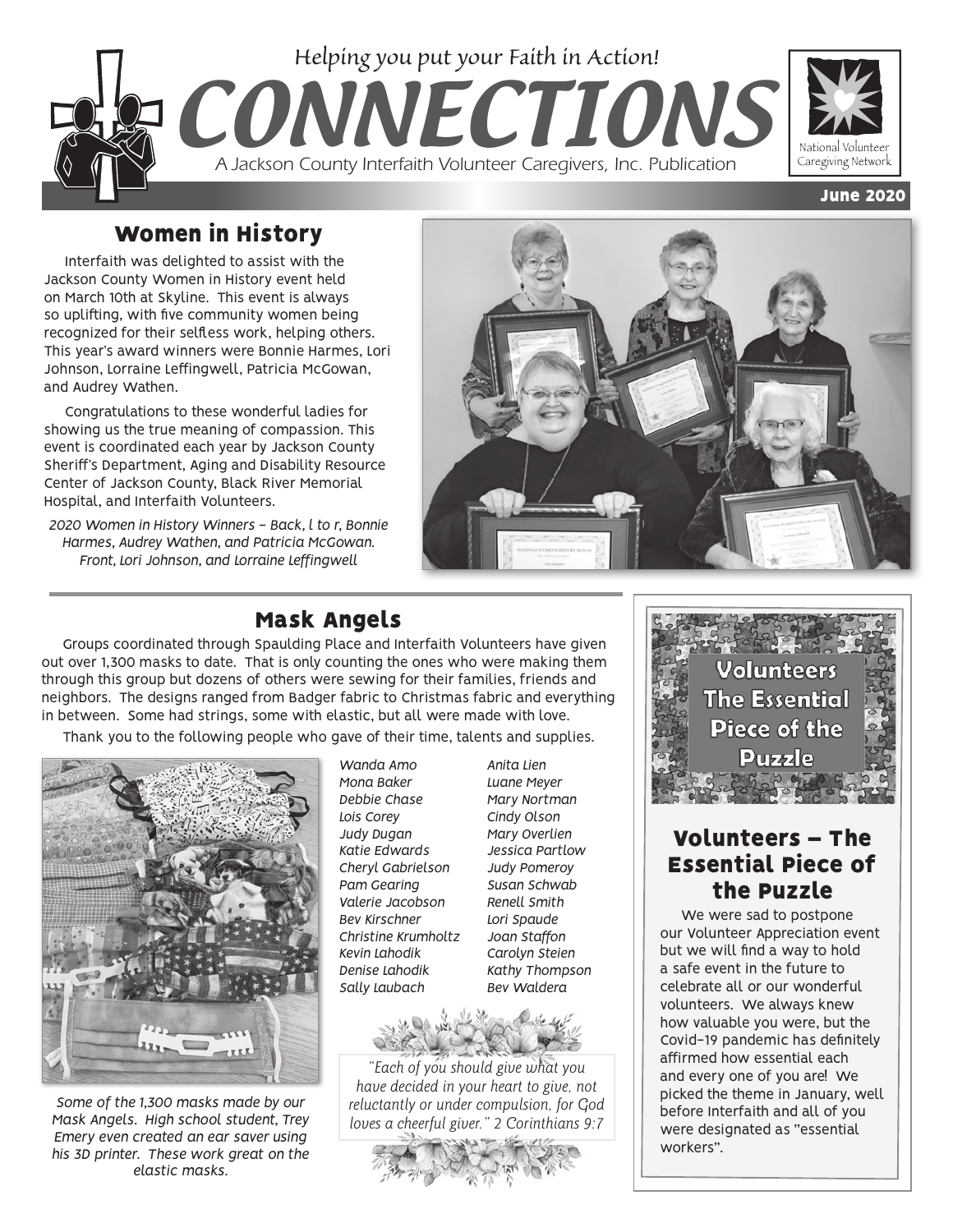## Interfaith's Program Director

Interfaith is so proud of our community for the strength and resilience that has been shown over the last few months. While there are struggles that make life seem more difficult, we are here to help you navigate through them. Whether you are a volunteer, a care receiver, a family member, or a community partner, together we will find the resources to meet the needs of our community.

Like so many times in Interfaith's history, we have seen things just miraculously fall into place. With over 75% of our volunteers being over the age of 60 we have many volunteers that aren't able to help with their usual transportation runs or grocery delivery. While many of our services have been put on hold during the pandemic, we are still providing medical transportation and grocery delivery. Fortunately,

the first thing many people thought of after being laid off from work was volunteering. So, while our 100 regular volunteers couldn't help, we had a dozen or so that stepped in to fill the needs.

In the last few weeks of the Covid-19 situation, we have seen so many acts of kindness and God moments that reaffirm we are not alone. We have had individuals call for unmet needs that seemed far out of our grasp, only to receive a phone call or a new resource that would miraculously meet that need. I have quoted Mr. Rogers many times in the last few months, when times are scary, "Look for the helpers. You will always find people who are helping."

To protect our most vulnerable populations, Interfaith has had to put our home visits, our Time for You Program, and our support groups on hold, but our volunteers are still stepping up in some

### *Time For You* Respite Program

I hope all of you are safe and healthy during this trying time dealing with COVID-19. One bright spot of these otherwise dreary times is the civicmindedness that has been shown in our community. Since the mandated "Safer at Home" restrictions to mitigate the spread of COVID-19, our Time For You program has been closed. We certainly miss our participants, their families and our volunteers! We have been doing telephone calls to check in with people to keep in touch. It has been reassuring to hear updates on how the participants

# Interfaith Staff

Lori Chown, Program Director Laura Hanson, Bookkeeper Denise Lahodik, Volunteer Coordinator Shawn Callisto, TFY Coordinator Bev Zinc, TFY Respite Support





and families are managing. Many are eager to get back to the group. No date has been set for reopening of Time For You but we will



keep everyone updated when we can insure that it is safe for all to come back. "He who has health has hope and he who has hope has everything."- Arabian proverb.

> *-Shawn Callisto, Time For You Program Coordinator*

## 2020 Board Members

Marianne Torkelson - President Judy Hansen – Vice President Brooke Aldach - Secretary Rick Dobbs– Treasurer Ron Danielson Julie Drace Greg Eddy Robyn Matousek Dave Oreskovich Ron Perry Kathy Powell Rozanne Ruzic Steve Schreiber Brandi Shramek Pastor David Shudy

pretty amazing ways! We have many people making regular phone calls to provide a friendly, uplifting conversation. Our



Grocery to Go delivery with Hansen's IGA has been greatly expanded and we are even doing some Wal-Mart pickups. With the help of our many mask makers, we have given out over 1,300 masks that have been sewn by local community members with their own supplies. These are some of the many wonderful connections we have been able to witness over the last few months. Thank you to each one of you for playing a special role in strengthening Interfaith during this critical time. We are sending special blessings to all of you and praying for health and wellness to you and your loved ones.

*- Lori Chown, Program Director*

#### MISSION STATEMENT

Volunteers of Jackson County Interfaith put their faith in action by using their gifts and talents to serve those living in our area communities.

#### —————————————————————— CORE VALUES

Put Faith In Action

• Provide an opportunity for our communities, congregations, organizations, businesses, and individuals to serve others.

#### Share Compassion

• Have compassion to understand where we are needed and to discern how and whom we can best help.

#### Foster Independence

\* Assist the elderly and disabled to safely live independently as long as possible.

#### Collaboration

 $\bullet$  Collaborate with area human service agencies and area partners to serve our communities.

#### Innovative Programming

• Develop creative programs that address unmet community needs, while avoiding duplication of services.

#### —————————————————————— VISION STATEMENT

Interfaith will lead in providing programs and volunteer opportunities to meet the evolving needs of our area communities.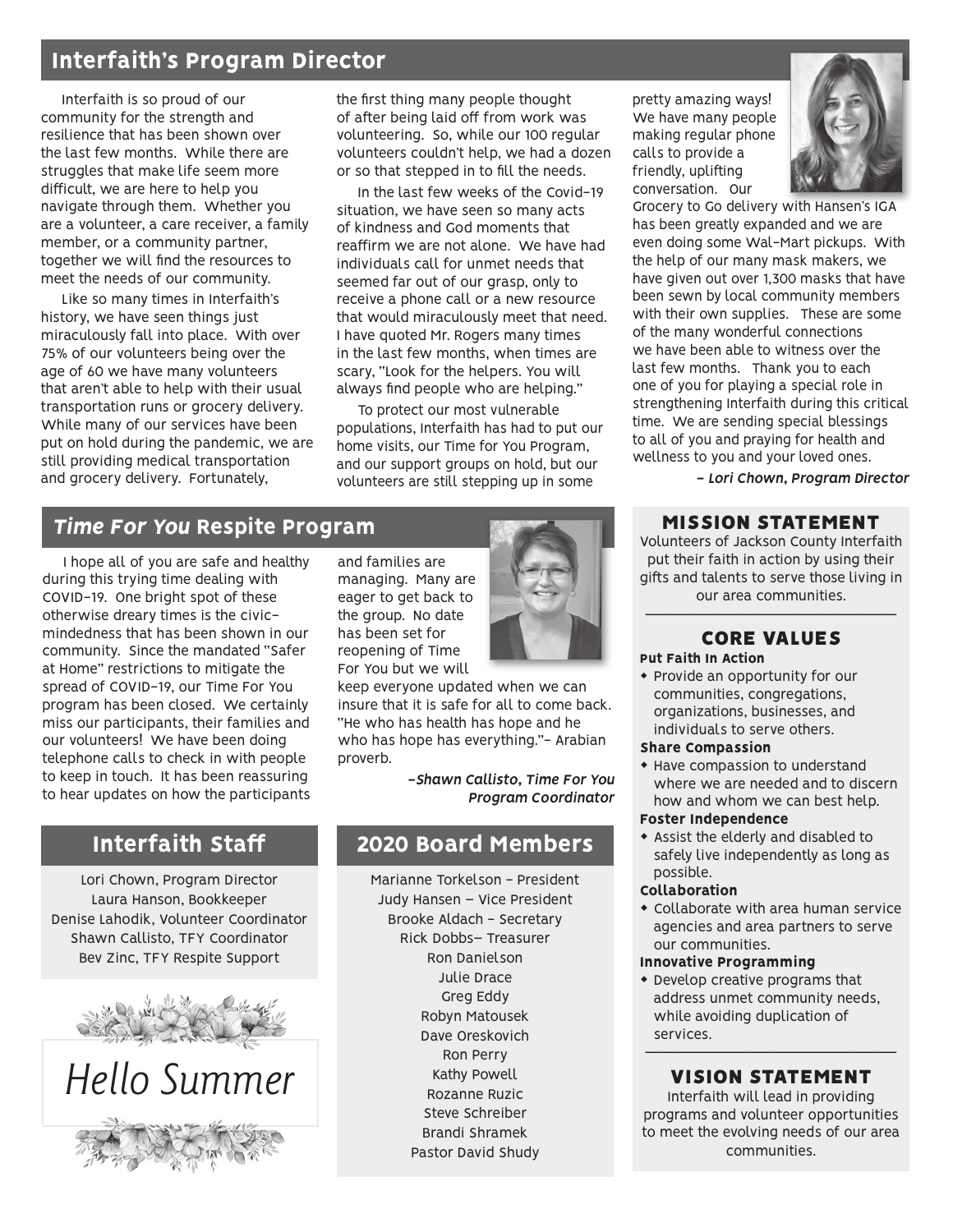# Thank you Naomi and Congratulations!

Volunteers are a huge part of all of our growth. In October we were fortunate to have an intern from Black River Falls High School's Work Based Learning Program. Senior Naomi Lloyd volunteered at Interfaith this year.

Naomi volunteered in the office Monday through Wednesdays and on Thursdays at the Time for You Respite Program. With so much growth, an intern has been instrumental in helping with new tasks.

"I absolutely love interning at the Interfaith office and attending the Time for You Program," stated Naomi. "The energy within the organization is so positive and there is no better feeling than knowing that you made a difference in someone's life, whether big or small!"

While your senior year may have been cut short, the time you gave to Interfaith was priceless. Congratulations and best wishes for what we know will be an incredible journey for you.



## New Volunteers

Darren Durham Suzanne Goldsmith Mario Floyd Mike Kutcher Gunnar Lahodik Kevin Lahodik

Susan Reshel Dalela Sarban Lisa Schmitt Susan Schwab Mark Wingard Kelly Zillmer



*"When I was a boy and I would see scary things in the news my mother would say to me, 'Look for the helpers. You will always find people who are helping."*



## May Day Basket

Spring came with lots of beautiful sunshine and even more acts of love! Our volunteers, staff, and partners delivered over 120 May Day Baskets to our homebound friends. Interfaith and the Aging and Disability Resource Center sent care packages and a beautiful plant from Falls Florist to our Dementia Support Group and Time for You families.



*"Our soul is like a soft and gentle flower, it needs to be nurtured, cared for, tended to, with sufficient sunlight, fresh air and freedom to bloom. This, my friend is self-love!" Miya Yamanouchi*



Finding the Perfect Match

When Lori Johnson said she was interested in being a phone friend, Terrie Stevens came to mind right away. Lori and Terrie both have such positive energies despite physical limitations, and they both love helping people. We had a feeling they were going to click and it proved to be right!

Terrie grew up in Taylor but has lived in MN, PA, and FL. She moved back to Black River Falls 7 years ago after spending the majority of the last 20 years in the metropolitan area of St Paul. Terrie states, "It was God's timing that brought me here. One of my first contacts here was Interfaith and I already had been hearing wonderful things about them through my mom."

Terrie is grateful to Interfaith for providing assistance with the Library to Go, housekeeping, grocery delivery, medical rides, and general transportation. Terrie is always ready to give back with various donations to Interfaith's Bear Essentials program, bake sales and other things as she is able. When she heard about telephone visits, she thought it sounded intriguing and expressed her interest in trying that too.

Lori J. had health and mobility issues of her own that limited her from doing the "hands on" volunteering she had enjoyed in the past and was looking for something that would be of service to others that she could do from home. She has been proofing newsletters and press releases for Interfaith via email for over two years now. When she mentioned wanting to do more last spring, we knew she would make a wonderful phone friend.

"Anyone who knows me, knows I love talking on the phone," Lori J. laughed. When Lori C. suggested it, the idea appealed. "I am pretty well homebound during the winter and I know how long the days can get. Phone conversations with friends were highlights of my day and if I could do something like that for someone else, it would be very satisfying to me."

"When I called Terrie for the first time, I was a little nervous," Lori J. admitted. "I am not good with initial 'getting to know you talk' and sometimes that doesn't come across well. But after a few minutes of casual questions and answers, reading was mentioned and we were off to the races from there. We found out we have a lot more in common--we both need walkers but Terrie actually gets around better than I do. We're both 'foodies.' She loves to bake and is always finding great sounding recipes to share. We talk about our kids, our aches and pains, our philosophies on life. Faith is important to both of us and she truly inspires me."

The two "Phone Friends" were able to meet face to face around Christmas time. "We enjoyed a good visit, a hug when it was time to go, and plans made for them to come again. The only thing we forgot to do was get a picture of us together and promises were made to do that when Terrie is able to visit again."

What started out as a volunteer opportunity turned out to be a treasured friendship! Terrie and Lori J. both agree- -It was definitely a win-win for them both! They would definitely recommend "Friendly Phone Calls" - to both volunteers and recipients.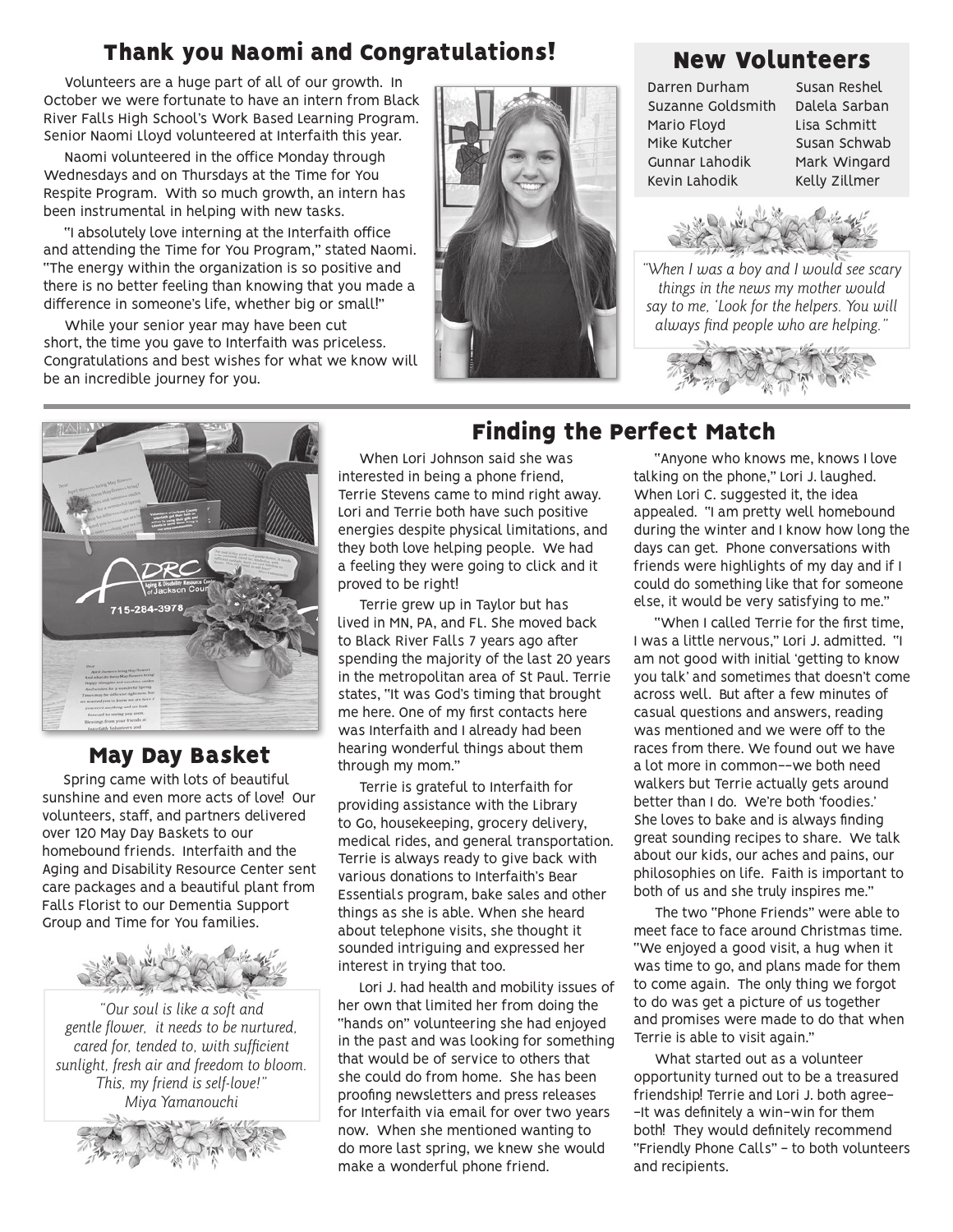# THANK YOU FOR YOUR GENEROUS SUPPORT

Interfaith relies on the generous support of our community to continue our mission of helping health impaired older adults and the disabled. Without the support of our volunteers and our donors, none of this would be possible.

In lieu of thank you letters, we utilize our newsletter to recognize donations and memorials. Many families have requested Interfaith for their family's memorials. This edition, we thank the families of Bill Meyer and Dorothy Ott for doing so.

In addition, Interfaith receives many memorials, and in honor of tributes, which are given to Interfaith to celebrate birthdays, anniversaries, and other happy occasions. Every effort is made to include all donations during this time period. If your name is omitted, please accept our apologies and let us know so we can promptly correct our records. Donations included in this insert are through May 31st, 2020.

#### *We extend a heartfelt THANK YOU to the following for their support.*

|  | IN MEMORY OF |  |
|--|--------------|--|
|  |              |  |

- *Glenn Anderson*
- John & Connie Smetana
- *Ham Anderson*
- Sam Young
- *Verna Arndt*
- Mark & Tracy Aksamit
- Bill Arndt
- Cary & Joyce Arndt
- Tom & Rene Arndt
- Chuck & Marcia Devendorf
- Ed & Darlene Dugan
- Bob & Jan Eckles
- Family & Friends
- Alex Galston
- Don & Charlene Galston
- Patty & Roy Haney • Jay & Katherine Laabs
- Nancy Laabs
- Dave & Luane Meyer
- Mike & Kay Millis
- Karen Noard
- Dean & Delores Severson
- Judy Sheppard
- Margie & Gene Slosser
- Ralph & Kari Tubbs

#### *Aloha Barlow*

• Dr. Al & Jeanette Lahmayer • Nyla Musser

*Sophia Benrud*

• Nyla Musser

*Myrtle Berget*

- Genell Severson
- *Mary Jane Brague*
- Joyce Blaken

#### *Helen Brauner*

- Arlene Dunnigan
- Bob & Jan Eckles
- Dave & Mary Mack
- Dave & Luane Meyer
- Nyla Musser

#### *Ethel Burnett*

- Ruth Burnett
- Charlotte Heller
- *Caryl Bowen Bulter*
- Nyla Musser
- *Rachel "Suzy" Callihan* • Calvin & Kathy Thompson *Janet Dalby* • Duane Bowen • Brad & Lori Chown • Bob & Jan Eckles *Michael Davidson* • Nyla Musser
- *Ruth "Holcomb" DeKnikker*
- Don & Lori Holcomb

*Mike Dolesy*

- Don & Lori Holcomb
- *Ruth & Merrill Doud*
- Mary Lee Doud
- *Steve Dougherty*
- Dave & Mary Mack
- Arlene Quinlan
- *Dale Downer*
- Bob & Jan Eckles
- Jane Szymanski

#### *Faith Esser*

- Bob & Jan Eckles
- *Margaret "Margie" Fait*
- Marilou Peterson • Marlene Steinbach
- *Darryl "Fuzzy" Farnsworth*

#### • Brad & Lori Chown

*Carl Foust*

- Chuck & Ruth Buswell
- Brad & Lori Chown
- Ev & Alice Larkin

#### *Larry Gaede*

- Brad & Lori Chown
- Avanell Gomer Family
- *Norma Jean Gillette Vinger*
- Joyce Blaken
- *Dave Gulla*
- Arlene Dunnigan
- Bill & Connie Gates
- Dave & Mary Mack

## • Lorraine McDonald

- *Robert Habelman Sr.*
- Nyla Musser

*Don Halverson* • Sam Young *Betty Hansen*

*Carol Matson*

• Joyce Blaken *Bill Meyer* • Mike Brauner • Mary Diehl • Carol Haugen • Gil Homstad • Georgia Mehr • Dave & Luane Meyer

• Sandra Stai

*Dan Mills*

*Alec Muth*

*Vera Nerby*

*Mary Nandory*  • Arlene Dunnigan

*Phyllis Nesbitt*

• Donna Larson *Blanche Olson* • Bob & Jan Eckles • Dr. Nick & Bobbi Kitowski

• Kristine Olson

*Marie Olson* • Mary Waughtal *Bob Onstad* • Sam Young

• Thomas & Linda Olson • Dave & Lou Schneider

*Continued on next page*

*Duane & Marian Millis* • Mary Waughtal *Marian Millis* • Nancy Burchard • Bob & Jan Eckles • Bill & Karen Foust • Tom & Kathy Tomter

• Paul & Barb Hanson • Ronald B. Hanson • Sam Young

*Richard Moldenhauer* • Mary Waughtal

• John & Connie Smetana

• Steven & Diane Aldach

• Paul & Barb Hanson • Stan & Shirley Kuberka

• Don & Lori Holcomb *Dr. W. Mark Meacham*

- 
- Carol Anderson • Duane Bowen
- Chuck & Ruth Buswell
- Bill & Karen Foust
- Elizabeth Harebo
- Nyla Musser
- 

#### *Beverly Hagen*

- Duane & Jean Mosley
- *Floyd Heckadon*
- John & Connie Smetana

#### *Joan Herbert*

- John & Connie Smetana *Sue Herman*
- Dave & Mary Mack

• Bill & Karen Foust • Eugene Hart • Al & Lois Spaulding *James "Jim" Huber* • Brad & Lori Chown *Delila Johnson*

• Jim & Lori K. Johnson *Etta Marie Johnson*

• Erin & Gary Hegeman • Shawn Johnson • Stuart Johnson *Jerry Kappen* • Sam Young *Rev Donald Kling* • Nyla Musser *Gary Kniseley*

• John & Connie Smetana

*Jerry Korkow*

• Brad & Lori Chown

*Verna Johnson* • Arlene Dunnigan • Bob & Jan Eckles *Wayne Johnson*

• Dean & Delores Severson

*Joanna Hollier*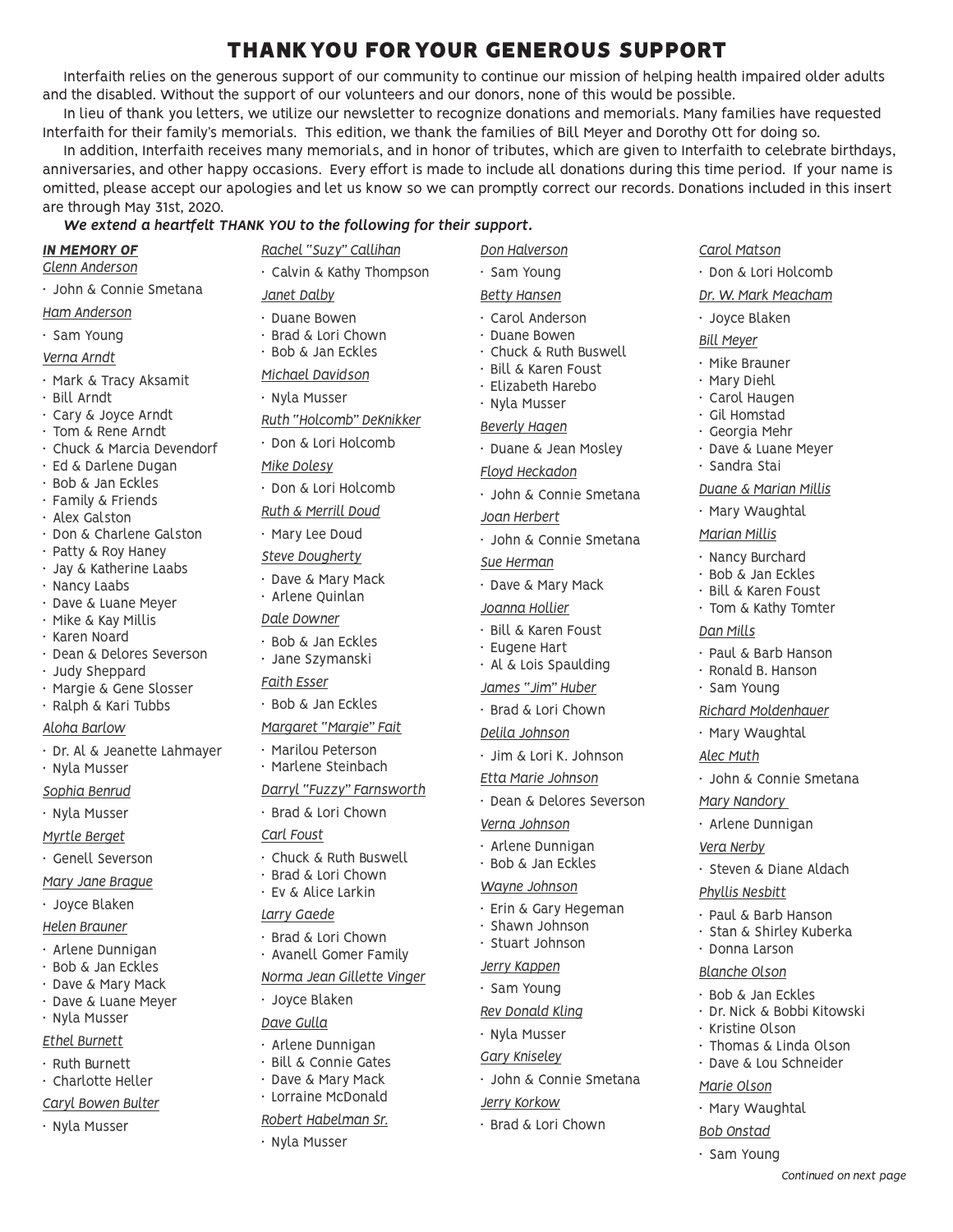#### IN MEMORY OF *Continued*

- *Dennis Oslie*
- Nyla Musser
- *Dorothy M. Ott*
- Brad & Lori Chown
- Don & Charlene Galston
- Nyla Musser
- Bruce & Carmen Ott • Ted & Dawn Severson
- *Dean Overby*
- Nyla Musser
- *Arlene Peterson*
- Avanell Gomer & Family

#### *Lucille Peterson*

• Dave & Mary Mack

*Tom Pfaff*

- Bud & Kathy Dunn
- Brenda Heuer

*Carol Prindle*

- Bob & Jan Eckles
- *Mark Radcliffe*
- Joyce Blaken
- Joel & Sheryl Gilbertson

*Phyllis Relyea*

- Don & Lori Holcomb
- *Carol Hurza Smart*
- Nyla Musser
- *Paul Smetana*
- John & Connie Smetana *Faye Smith*
- Dave & Luane Meyer

#### *Steve Smith*

- Bud & Kathy Dunn
- Mary J. Hansen<br>• Sally Jacobson
- Sally Jacobson<br>• Dennis & Shirle
- Dennis & Shirley Johnson • Richard & Barb Loomis
- Clayton & Clarine Nelson
- Chuck & Nancy Nibbe
- Tom & Kathy Tomter
- Chuck & Roxie Torgerson
- Mary Waughtal
- *Ervin Sprinkle*
- Arlene Dunnigan
- *Arlene Bloczynski-Mankus*
- Nyla Musser
- *David Stevens*
- Dean & Delores Severson
- *John "Jack" Thompson*
- Chuck & Ruth Buswell
- 

#### •*Denver Will*

- Larry & Georgia Button
- Clayton & Clarine Nelson
- *Marlene Wold*
- Joyce Blaken

#### IN HONOR OF

- *Lee & Debi Goehring*
- Nyla Musser *Rona Jacobson Retirement from Krohn Clinic*
- Nyla Musser

time for you

*Margie McNulty's Birthday*

• Arlene Dunnigan

#### *Rozanne Ruzic*

• Dolores Pokorny

#### *Chief Steve Schreiber's Retirement*

- Friends & Family
- Bill & Karen Foust
- Brad & Lori Chown

#### *Teachers*

• Jim & Jane Prindle

#### INDIVIDUALS

James Arneson Connie Bergerson Alice Bowen Duane Bowen Tom & Mary Jo Clark Rich & Patsy Elrod Mildred Evenson Tim & Kay Finch Dixie Gansel Carl & Bernadine Gavelek Albert & Ilene Gutknecht Judy Hansen Dennis & Joan Hansen-Mays Ruth Hart James Hendrickson Gil Homstad Jeff Johnson Mary Ann Johnson Delores Joten Mayland & Alice Klevgard Dave & Sam Krause Rolland & Amanda Lee Darlene & LaVern Lighthizer John & Jean Louis Robert Mickelson Dale R. Olson

Clara Pasek Buck & Sue Paulsrud Linda Putman Judy Radcliffe Anthony Rebarchik Al Barnes & Maggie Rewald Bill & Clarice Salsbery David W Schmidtke LaRayne Seguin Margaret Severson Gene & Margie Slosser Pat & Phyllis Tangney Hattie Walker Deanna Wik Steve & Rebecca Young-Meyer Ralph & Linda Zabel

#### BUSINESSES

Black River Country Bank Millis Transfer Torgerson Funeral Home

#### **CHURCHES**

Community Christian Family Worship Assembly Little Norway Squaw Creek Lutheran Deborah Circle - Little Norway **FLCW** Family Worship Assembly St. Joseph's Guardian Angels Parish United Methodist Alma Center Upper Pigeon Creek Lutheran

#### ORGANIZATIONS

Amazon Smile Black River Falls Rotary Jackson County Historical Society Network for Good

# Amazon Smile

Did you know you could support Interfaith while you shop online? Simply go to Amazon Smile when shopping and select Jackson County Interfaith Volunteer Caregivers as your charity. Interfaith will receive .5% of your purchase, and you will still pay the same price. Small donations add up to bigger donations and every one counts!



You shop. Amazon gives.



*Connections is a publication of Interfaith Volunteer Caregivers. We welcome any comments or suggestions.* Jackson County Interfaith Volunteer Caregivers, Inc. PO Box 354, Black River Falls, WI 54615 • 715-284-7058 interfaith@jcivc.org • www.jcivc.org *Printing of this newsletter is funded with the support of the Lunda Charitable Trust.* 

**Providing stimulating activities for those experiencing memory loss, valuable resources for family members and a few** 

**hours of respite for caregivers.**



PROGRAM

Time For You offers individuals with early memory loss or dementia social interaction which helps them enjoy a better quality of life.



Families interested in participating or volunteers looking for a rewarding experience should contact Interfatih at **715-284-7058** or email **interfaith@jcivc.org** for more information.